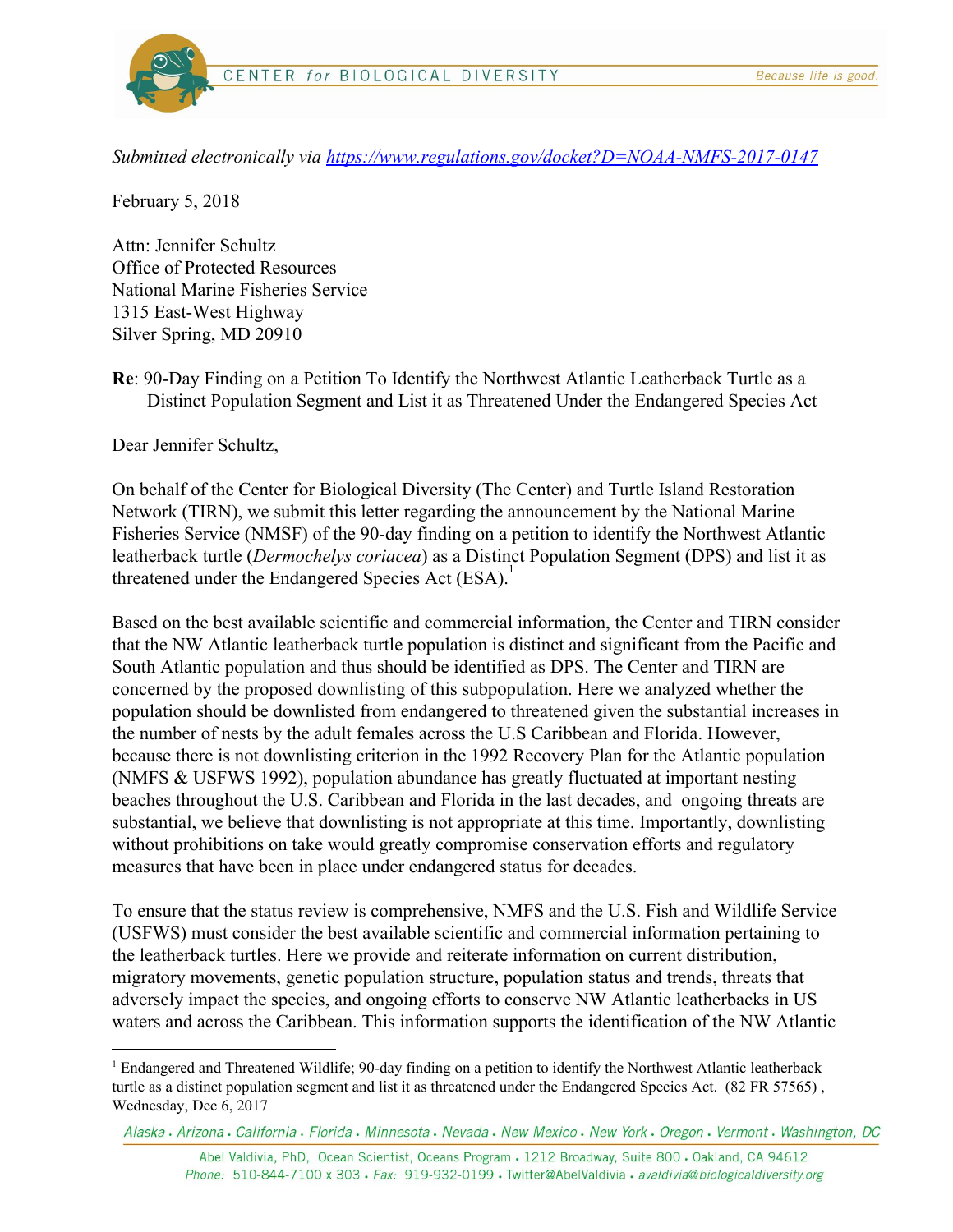leatherback turtle as a DPS, but it does not support a downlisting determination as this time because ongoing threats continue to affect this species after more than 40 years of listing, likely resulting in wide population fluctuations in the last decades.

# **1. The NW Atlantic leatherback turtle qualifies as a distinct population segment**

The NW Atlantic leatherback turtle subpopulation qualifies as a DPS under the ESA. Based on the NMFS's DPS policy, to classify the NW Atlantic leatherback turtle into a DPS there are two elements that must be considered: (1) The discreteness of the population segment in comparison with the rest of the species to which it belongs; and (2) the significance of the population segment to the rest of the species (or subspecies) to which it belongs.

The NW Atlantic leatherback turtle subpopulation may be considered discrete if it satisfies one of the following conditions: a) It is markedly separated from other populations of the same taxon as a consequence of physical, physiological, ecological, or behavioral factors. Quantitative measures of genetic or morphological discontinuity may provide evidence of this separation; and 2) it is delimited by international governmental boundaries within which differences in control of exploitation, management of habitat, conservation status, or regulatory mechanisms exist that are significant in light of section  $4(a)(1)(D)$  of the ESA.<sup>2</sup>

If the NW Atlantic leatherback turtle is found discrete under one or more of the above conditions its biological and ecological significance is considered. Thus, the NW Atlantic leatherback turtle may be considered significant based on the importance of the following applicable factors: a) Persistence of the discrete population segment in an unusual or unique ecological setting for the taxon; b) evidence that loss of the discrete population segment would result in a significant gap in the range of the taxon; c) evidence that the discrete population segment represents the only surviving natural occurrence of a taxon that may be more abundant elsewhere as an introduced population outside its historic range; or d) evidence that the population segment differs markedly from other populations of the species in its genetic characteristics.<sup>3</sup>

Based on the best available scientific and commercial information (see below), the NW Atlantic leatherback turtle qualifies as a DPS because the population can be considered discrete and significant.

The NW Atlantic leatherback turtle subpopulation is discrete because is geographically isolated in the northern portion of the Atlantic Ocean. Scientific evidence shows that the NW Atlantic leatherback turtle subpopulation nest mostly on beaches along the western Atlantic Ocean from North Carolina to French Guiana, across the Caribbean Sea, and Gulf of Mexico (Wallace et al. 2013). The subpopulation forages and migrates in pelagic and shelf waters within 16 Large Marine Ecosystems (LME) including the East and North Brazil shelf, Caribbean Sea, Gulf of Mexico, Southeast U.S continental shelf, Northeast Sea, North Sea, Celtic-Biscay shelf, Iberian coast, Mediterranean Sea, Canary Current and Guinea Current (Wallace et al. 2013). Tagging

<sup>2</sup> 61 Fed. Reg. at 4725

 $3$  Id.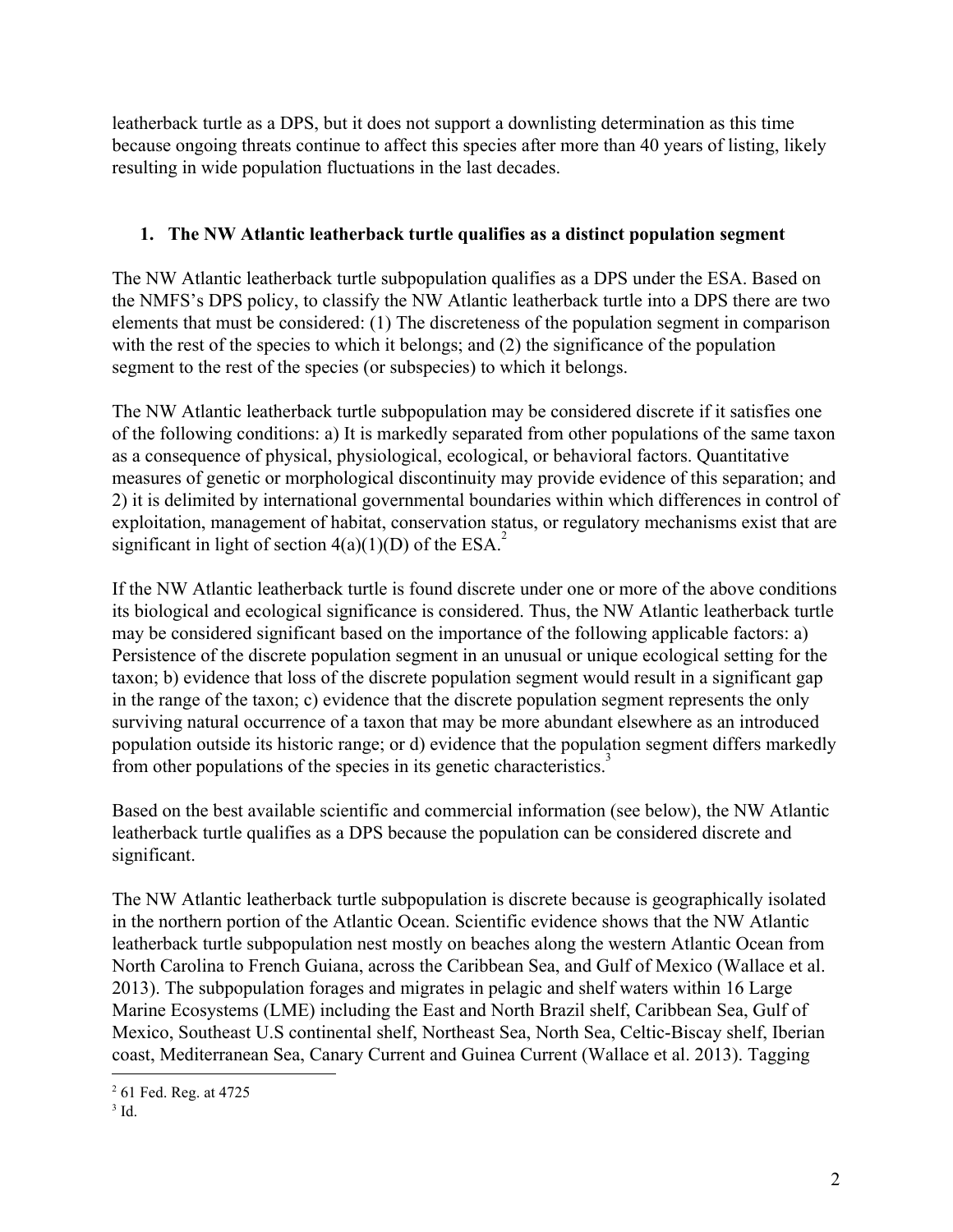and satellite tracking information suggest that individuals in this subpopulation show migration patterns within the NW Atlantic (Fig. 1) (NMFS & USFWS 2013; Fossette et al. 2014). Leatherbacks can also enter the Mediterranean Sea (Caracappa et al. 2017; Ergene & Uçar 2017; Masski & Tai 2017; Roden et al. 2017). The NW leatherback subpopulation is distinct from the South Atlantic subpopulation with minimum overlap in foraging grounds near the equator (Turtle Expert Working Group 2007; Dodge et al. 2014; Fossette et al. 2014; Dodge et al. 2015; Horrocks et al. 2016; Bond & James 2017; Chambault et al. 2017; Roden et al. 2017). Migratory and foraging patterns show a markedly geographical split between the subpopulation of the North and South Atlantic (Fig. 1) (Fossette et al. 2014). As such, the migratory behavior of individuals from each Ocean sub-basin is markedly different. In addition, most current IUCN Red list assessment identified and listed seven distinct subpopulations of leatherback turtles across the world, including the NW Atlantic subpopulation (Wallace et al. 2013). Overall, IUCN designation of subpopulations is fairly similar to DPS designations under the ESA.



**Figure 1**. Movements of satellite-tracked leatherbacks during their migration in the Atlantic Ocean, between 1995 and 2010. Black lines: movements of females tagged on the nesting beach  $(n = 93)$ . Grey lines: movements of individuals tagged near presumed foraging grounds  $(n = 13)$ ; four males, one juvenile and eight females). Blue dots: deployment from a nesting site. Purple dots: deployment at sea. Inset: movements of six individuals tagged on their foraging grounds in the southwestern Atlantic. *Figure and legend from Fossette et al. 2014*, *(Fig. 1a).*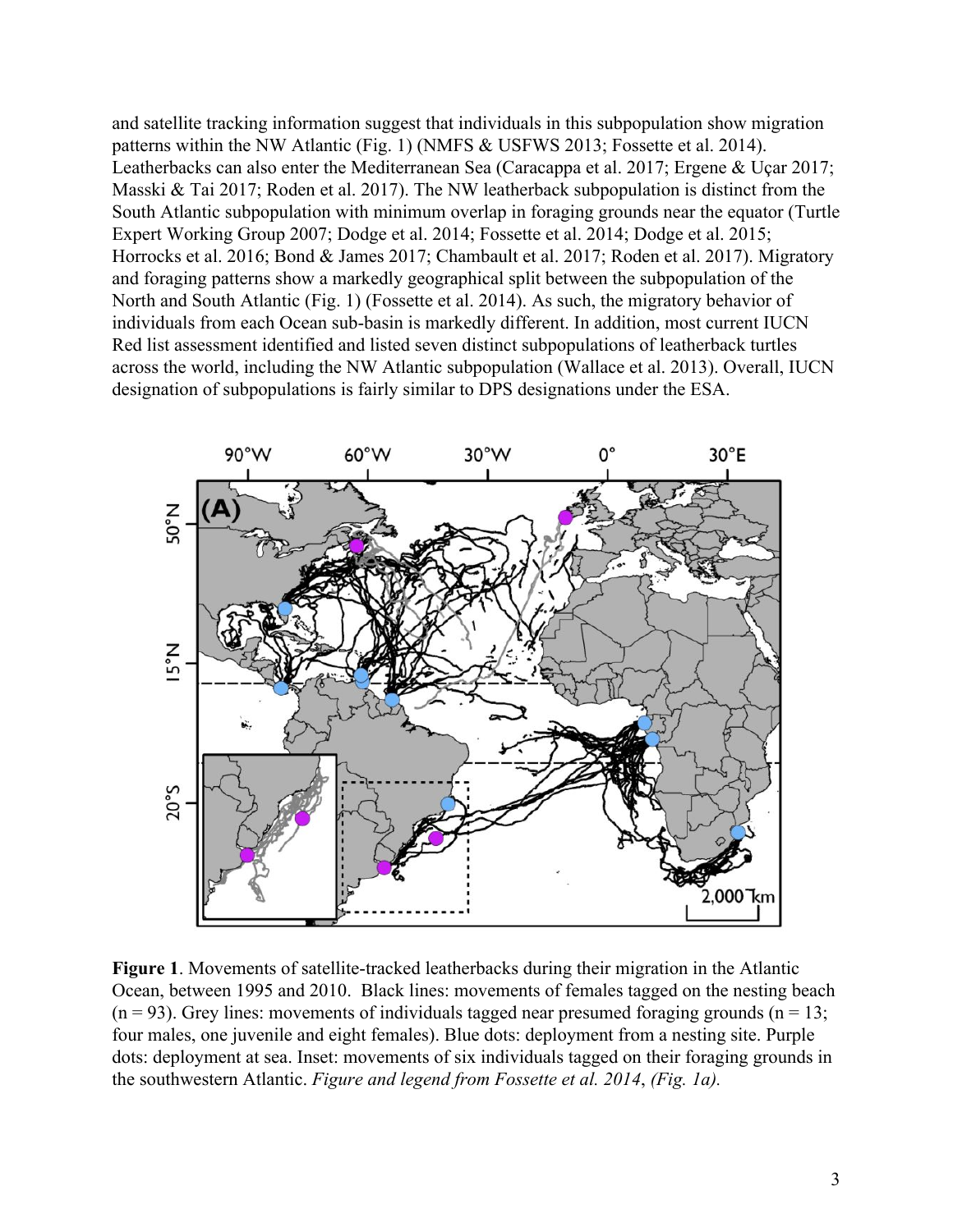The NW Atlantic leatherback turtle subpopulation is also discrete because is genetically differentiated from other leatherback turtle subpopulations within the Atlantic and Pacific Ocean basins. Previous studies have clearly demonstrated markedly genetic differences between Atlantic and Pacific subpopulations (Dutton et al. 1999). Within the Atlantic basin, studies show that the genetic structure of the NW Atlantic subpopulation is significantly different from the East and South Atlantic populations based on both maternally inherited mitochondrial DNA (mtDNA) haplotypes and biparentally inherited nuclear microsatellite DNA markers (Dutton et al. 2013). In fact, the weak differentiation detected with microsatellites in this study suggests a fine scale level of demographic independence among different subpopulations nesting within the NW Atlantic (e.g., Florida, St. Croix, Atlantic Costa Rica, Trinidad, and French Guiana and Suriname) (Dutton et al. 2013).Other genetic studies from rockeries and foraging grounds indicate that leatherbacks from the NW Atlantic are distinct from leatherbacks in the South Atlantic (Stewart et al. 2016; Roden et al. 2017). Assignments results from genetic studies and satellite and tag tracking are congruent (Stewart et al. 2013). Thus, the NW Atlantic leatherback turtle subpopulation is discrete because is markedly separate from other subpopulations of the South Atlantic and Pacific based on physical, behavioral, and genetic factors.

The NW Atlantic leatherback turtle subpopulation is also significant. The nesting subpopulation represents a large portion of the species global range as the second largest leatherback nesting subpopulation in the world (Wallace et al. 2013). The subpopulation is significant because it persist in several ecological settings unique to the species (e.g., large marine ecosystems, Caribbean Sea, and Mediterranean Sea). In addition, the loss of the subpopulation would result in a significant gap in the current geographic range of the species (e.g., half of Ocean basin and several Seas). Finally, the subpopulation is significant because the population segment differs markedly form other populations of the species in its genetic characteristics (Dutton et al. 2013).

In conclusion, the NW Atlantic leatherback turtle qualifies as a DPS because the population can be considered discrete and significant. As such the Services should designate this subpopulation as a DPS. The Services should also determine whether other global subpopulations should be divide in different DPS.

## **2. The best available scientific information does not support downlisting**

The best available scientific and commercial information does not support downlisting the NW Atlantic leatherback turtle from endangered to threatened at this time because the subpopulation remains in danger of extinction in a significant portion of its range.

Downlisting the NW Atlantic leatherback turtle from endangered to threatened should be based on a recovery criterion. The global population of leatherback turtle was listed as an endangered species under the ESA in 1970.<sup>4</sup> However, NMFS and the U.S. Fish and Wildlife Service (USFWS) have managed the Pacific and Atlantic leatherback turtle subpopulations independently since the 1990s because differences in ocean basins population genetic structure,

<sup>4</sup> 35 Fed. Reg. at 8497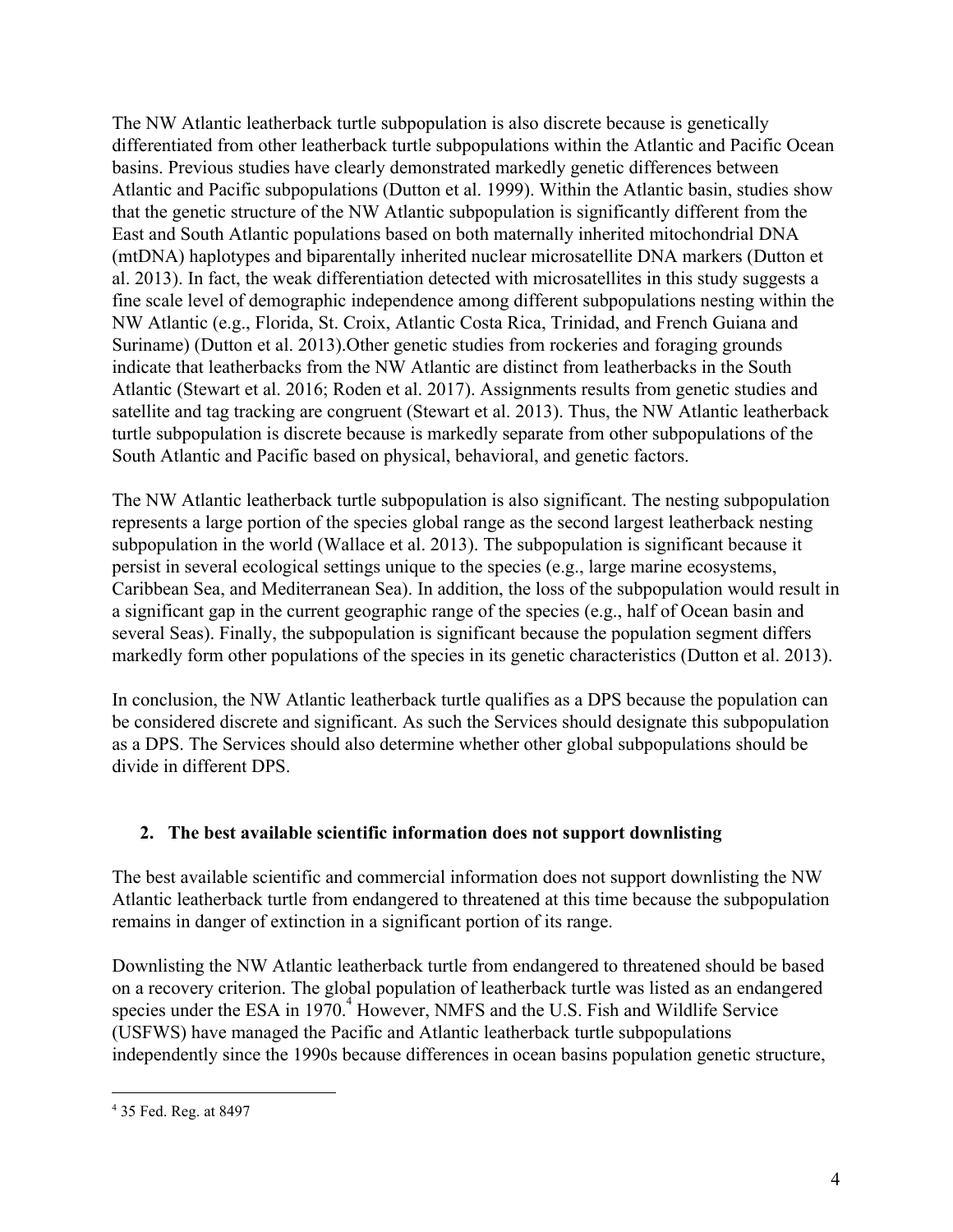migration and nesting patterns, species specific threats, and management. As such, the Services developed two separate recovery plans for leatherback turtles: one for the U.S. Caribbean, Atlantic and Gulf of Mexico (NMFS & USFWS 1992), and one for the U.S. Pacific population (NMFS & USFWS 1998). Although each subpopulation has its own recovery plan, a recovery criterion for downlisting the Atlantic subpopulation was never established (e.g., NMFS  $\&$ USFWS 1992). Thus, there is no reference criterion to determine that downlisting is adequate.

Under the ESA a species, subspecies, or DPS is "endangered" if it is in danger of extinction throughout all or a significant portion of its range, and "threatened" if it is likely to become endangered within the foreseeable future throughout all or a significant portion of its range (16 U.S.C 1532(60) and (20)). To downlist the proposed DPS of NW Atlantic leatherback turtle from endangered to threatened, NMFS should determine if the DPS is no longer in danger of extinction throughout all or a significant portion of its range (i.e., NW Atlantic) and it is likely to become endangered within the foreseeable future throughout all or a significant portion of its range. Although nesting populations across the U.S. Caribbean and Florida have significantly increased over the past 40 years, the number of nests in important nesting areas have declined in the last decade (NMFS & USFWS 2013; FWC & FWRI 2017; Garner et al. 2017). In addition, the NW Atlantic subpopulation still faces major and unaddressed threats that affect population recovery and thus, the species remain in danger of extinction (i.e., endangered) in a significant portion of its range.

#### **2.1 Population abundance and trends in important nesting areas are declining**

The petition and 90-day finding stated that the NW Atlantic leatherback turtle is threatened but not currently at risk of extinction (i.e., endangered) due to its overall population size. Both documents cited a total estimated adult population size ranging between 17,000 and 52,000 turtles based on nesting counts from 2004-2005 published more than 10 years ago (Turtle Expert Working Group 2007). This estimate is grossly outdated and likely does not represent current population abundance. In addition, the population size estimate is substantially imprecise. Moreover, downlisting determination must not be based on population abundance estimates alone, but on an analysis of population size and ongoing threats that affect the species.

Overall, the population trend based on the number of nests<sup>5</sup> in most U.S nesting beaches steadily increased since the 1980s, however, large population fluctuations and declines have been observed in the past decades (Fig. 2). The number of nests for the most important nesting beaches in the U.S. Caribbean and Florida significantly increased in the past 40 years, suggesting overall positive population trends (NMFS & USFWS 2013). However, the number of nests in these nesting areas showed wide fluctuations and significant declines in the last two decades (Fig. 2). Few studies have addressed these patterns, but there is still not clear answers to whether these fluctuations respond to species nesting cycles, environmental conditions, or ongoing threats (Garner et al. 2017). It is likely that ongoing threats are partially causing these patterns in the past decades.

<sup>&</sup>lt;sup>5</sup> The number of nest and nesting females in nesting beaches can be used as proxy for population trends (National Research Council et al. 2010)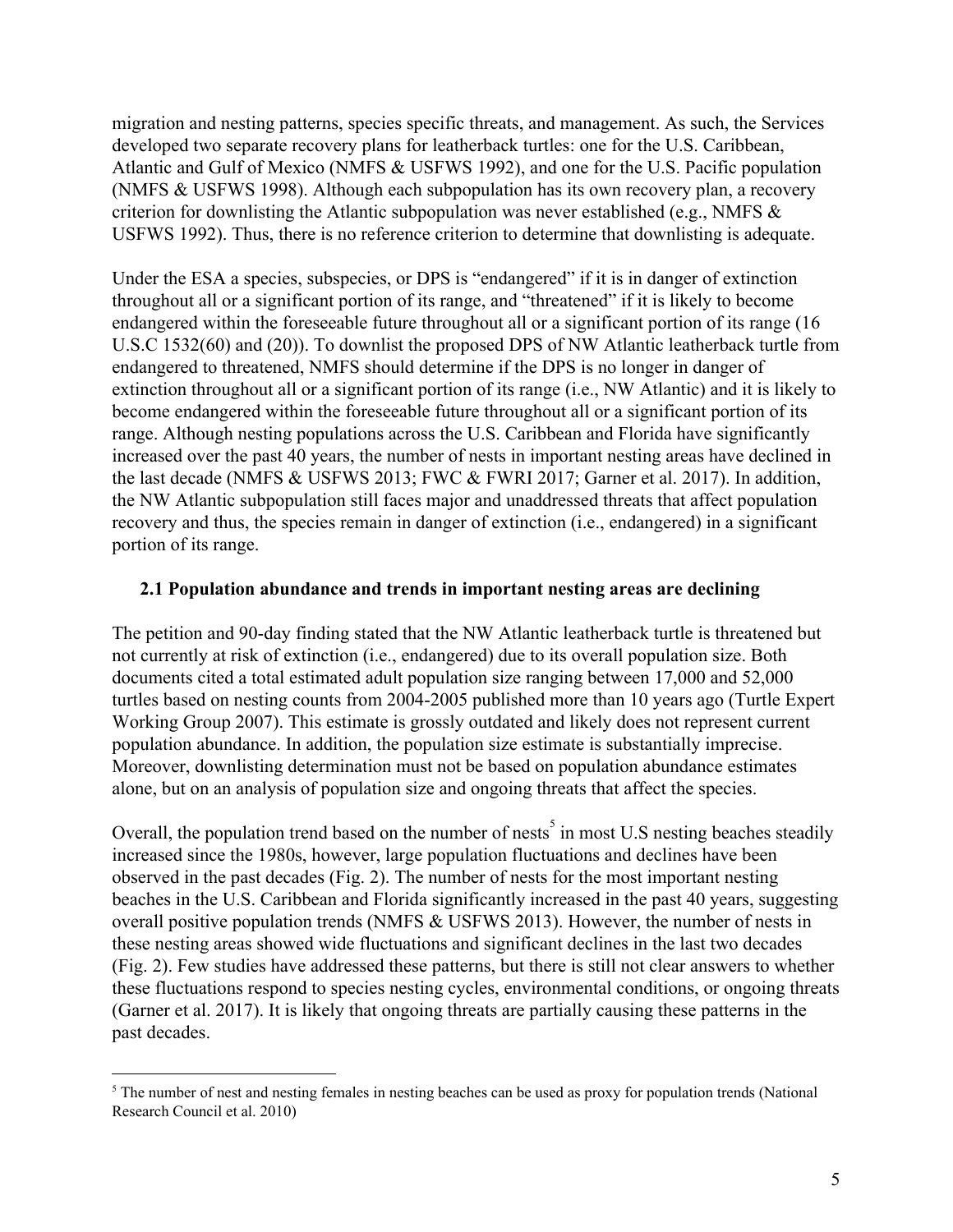The nesting population of the leatherback turtle across Florida and the U.S. Caribbean seems to have been decreasing in the last few years. The number of leatherback nests reported on 27 core index beaches across Florida ( $n=205$ ) in 2017 was likely the lowest since 2006 (FWC  $&$  FWRI 2017). Although index nesting beaches do not account for all the beaches in Florida where leatherback turtle nest, they are representative of population trends across Florida (FWC & FWRI 2017). Overall leatherback turtle nest counts across Florida increased exponentially since at least 1988, however leatherback nest numbers have substantially declined since 2014 and fluctuated since 2006 (FWC & FWRI 2017). This decline and substantial population fluctuation warrants more attention to determine the cause of declines in nesting populations.



ATLANTIC LEATHERBACK TURTLE POPULATION TRENDS

**Figure 2** Population trajectories based on the number of nests for NW Atlantic leatherback turtles in important U.S nesting grounds of Florida, Puerto Rico and St. Croix, Virgin Islands. Florida nesting beaches are divided in index beaches and statewide beaches. Index beaches in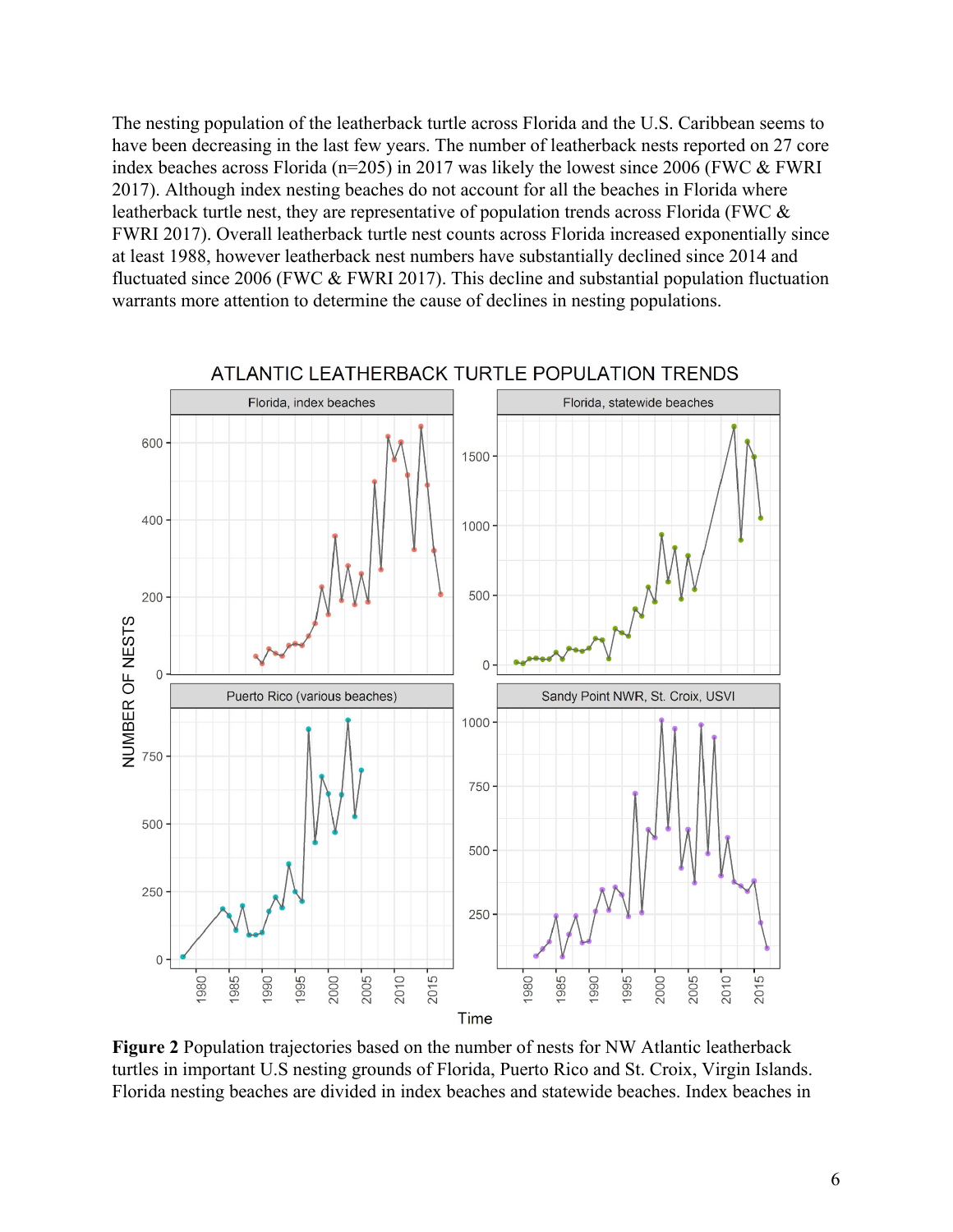Florida include 27 core reference beaches that are representative of the nesting population across the state. The number of nest on Florida core index beaches in 2017 could be the lowest number of nests reported since 2006, however, those counts did not include leatherback nesting at the beginning of the season (before May 15) (Florida data from FWC & FWRI 2017). *Nesting data and sources are attached with this letter*.

At other important U.S Caribbean nesting areas in Puerto Rico and the U.S. Virgin Islands, the number of nests also significantly increased since the 1980s, but major population fluctuations and declines has occurred after 1995 (Fig. 2). The average number of nests per nesting female at the Sandy Point National Wildlife Refuge (NWR) in St. Croix, U.S. Virgin Islands significantly declined between 1992 and 2010 with a record low in the latter year (Garner et al. 2017). In addition, average hatching success declined over a 30-year period and the number of hatchlings produced per turtle declined in the 2000s (Garner et al. 2017). Although, a stable percentage of remigrants have continued to nest at the Refuge, the number and percentage of neophytes have decreased (Garner et al. 2017). Garner et al. (2017)'s results suggest that this population has slowed growth and that may begin to decline in the future.

Abundance trends of other important nesting populations across the Caribbean are also declining. For example, the nesting population of the southern Caribbean island of Trinidad, one of the largest contributors of adult recruitment to the NW Atlantic leatherback subpopulation (Turtle Expert Working Group 2007), has been declining at  $\sim$  %5 per year for more than a decade (Eckert & Mitchel 2018).

NMFS and FWS must use the best available scientific information in the status review for the NW Atlantic leatherback turtle. Most of the studies cited in the petition regarding population trends of the subpopulation are more than five years or decade old. Current data on nesting trends in the U.S Caribbean and Florida is mostly unpublished, but it is readily available for analysis (see FWC & FWRI 2017; Garner et al. 2017). In addition to nesting numbers, information on nesting females, recruitment rates, hatching success, remigration intervals, and fecundity in nesting grounds should be include in the status review to determine population trends in the near future (Garner et al. 2017). Importantly, the Services must be consistent when using nesting numbers as a proxy for population trends. Increasing number of nests generally translate to an increase in population abundance overtime (National Research Council et al. 2010). On the other hand, decreasing nesting observations may also indicate a decline in population trend (National Research Council et al. 2010).

#### **2.2 Threats continue to affect leatherback turtles throughout the NW Atlantic**

NMFS determines whether species are threatened or endangered based on any one or a combination threats factors (section  $4(a)(1)$ ): The present or threatened destructions, modification or curtailment of habitat or range; overutilization for commercial, recreational, scientific, or educational purposes; disease or predation; inadequacy of existing regulatory mechanisms; or any other natural or manmade factors affecting the species' existence (16 U.S.C. 1533(a)(1), 50 CFR 424.11(c)).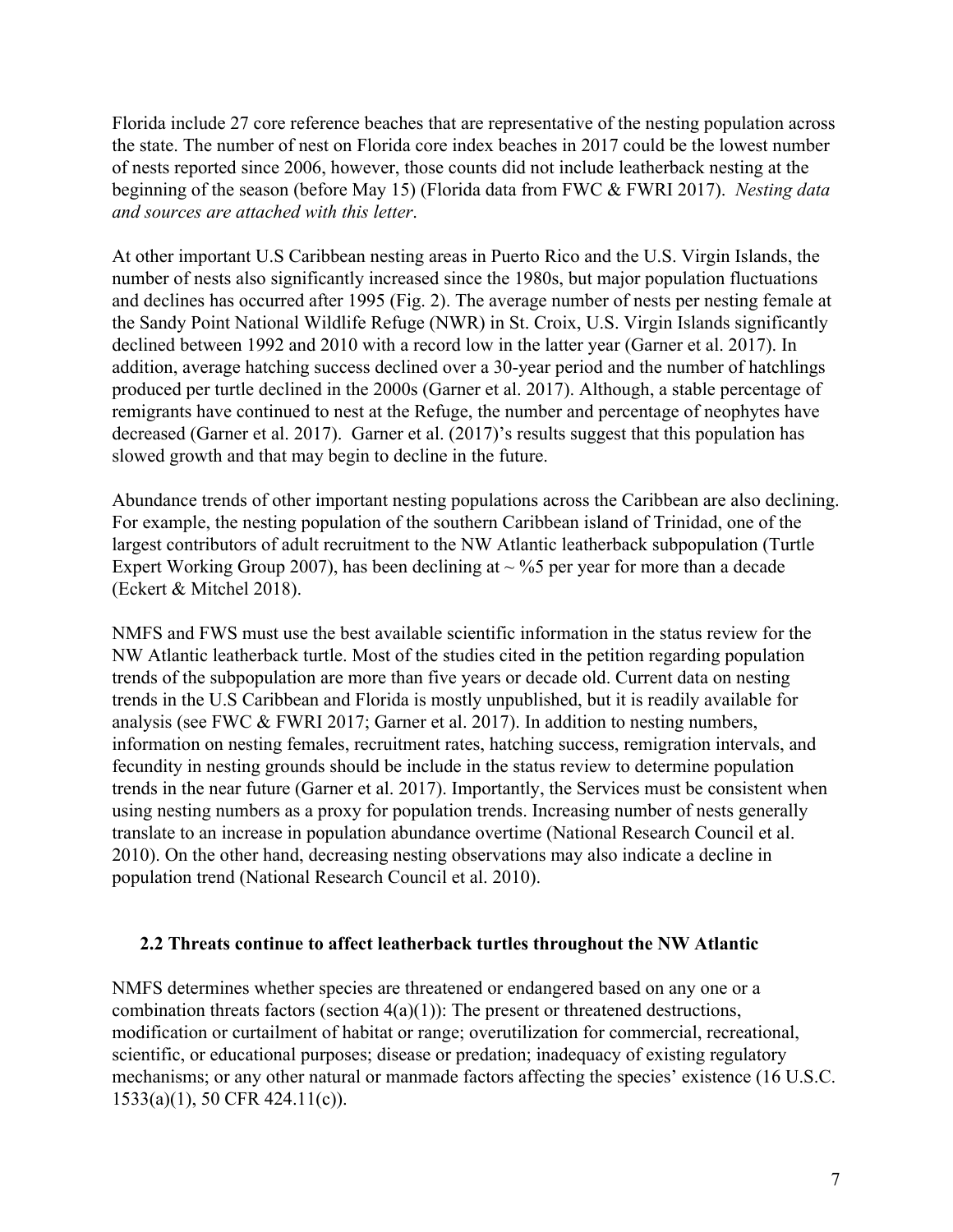The NW Atlantic leatherback turtle continues to be threatened with habitat degradation, overutilization due to fisheries bycatch, diseases, marine pollution, climate change, and inadequate regulatory mechanisms. Destruction of its nesting habitat by coastal erosion, urbanization, and pollution across significant porting of the species range is substantial (NMFS & USFWS 2013). Bycatch in both artisanal and commercial fisheries significantly contribute to individual mortality, especially for fisheries outside U.S. jurisdiction (Wallace et al. 2013; Garrison & Stokes 2016). Oil spills can affect nesting beaches and foraging areas (Wallace et al. 2013, 2017). For example, increasing shipping traffic and marine noise due to industrialization and oil and gas explorations in the Gulf of Mexico pose a direct threat for leatherback turtles in foraging grounds and migratory routes (Wallace et al. 2017; Ward 2017). Marine pollution, especially plastic debris has caused mortalities in leatherback turtles.

### **2.2.1. Fisheries bycatch and entanglements**

Bycatch of leatherbacks in U.S. commercial coastal and pelagic fisheries as well as in international fleets continue to be the main cause of direct adult mortality (Stewart et al. 2016; Hamelin et al. 2017; Santidrian Tomillo et al. 2017; Swimmer et al. 2017). In fact, leatherback sea turtle is the most common species captured as bycatch in both the Atlantic and Pacific basins (Swimmer et al. 2017). Several fisheries greatly contribute to leatherback bycatch including pelagic gillnets, longlines, and trawls. For example, the average incidental take of NW Atlantic leatherback turtles was ~1,430 live and 50 dead individuals annually in all commercial US fisheries from 1990 to 2007 (Finkbeiner et al. 2011), despite fishery regulations and mitigation measures (Swimmer et al. 2017).

Bycatch of leatherback turtles, however, has declined by 40% in the Atlantic U.S.-managed pelagic longline swordfish and tuna fishery since 2004 (Fig. 3), after regulations such as circle hooks (vs. J hooks) and fish bait (vs. squid baits) were implemented (Swimmer et al. 2017). After reaching a historical high of  $\sim 1,400$  interactions in 2004, incidental leatherback turtle bycatch for the entire U.S. Atlantic pelagic longline fleet has been approximately between 200 and 600 interactions per year since 2005 (Fig. 3) (Garrison & Stokes 2016). There was a sharp increase in 2012 associated with an increase in reported fishing effort (Fig. 3) (Garrison & Stokes 2016). In 2014 alone, 279 interactions (198-393, 95% CI) of leatherback turtles in regular and experimental fishing were estimated to occur, mostly in the Gulf of Mexico (Garrison & Stokes 2016). However, these data likely underestimate real bycatch of leatherback in pelagic longlines, given the relatively low observer coverage  $(\sim 8\%)$  of the Atlantic longline pelagic fleet and the highly likelihood of underreporting (Garrison & Stokes 2016).

Most leatherbacks caught incidentally in U.S. fisheries are generally released alive (Garrison & Stokes 2016), but there is lack of information of post-release mortality. Overall, an estimated of approximately 15-85 % of sea turtles die after being released alive from fishery interactions, depending on degree of injury and body condition (Lewison et al. 2004; Swimmer et al. 2014). For example, leatherback with neck injuries or front flipper loss due to fisheries interaction are unlikely to survive after being released alive (NMFS 2017). In the U.S. northeast and Mid-Atlantic fishing region, post-bycatch mortality rate for sea turtles (including leatherbacks) in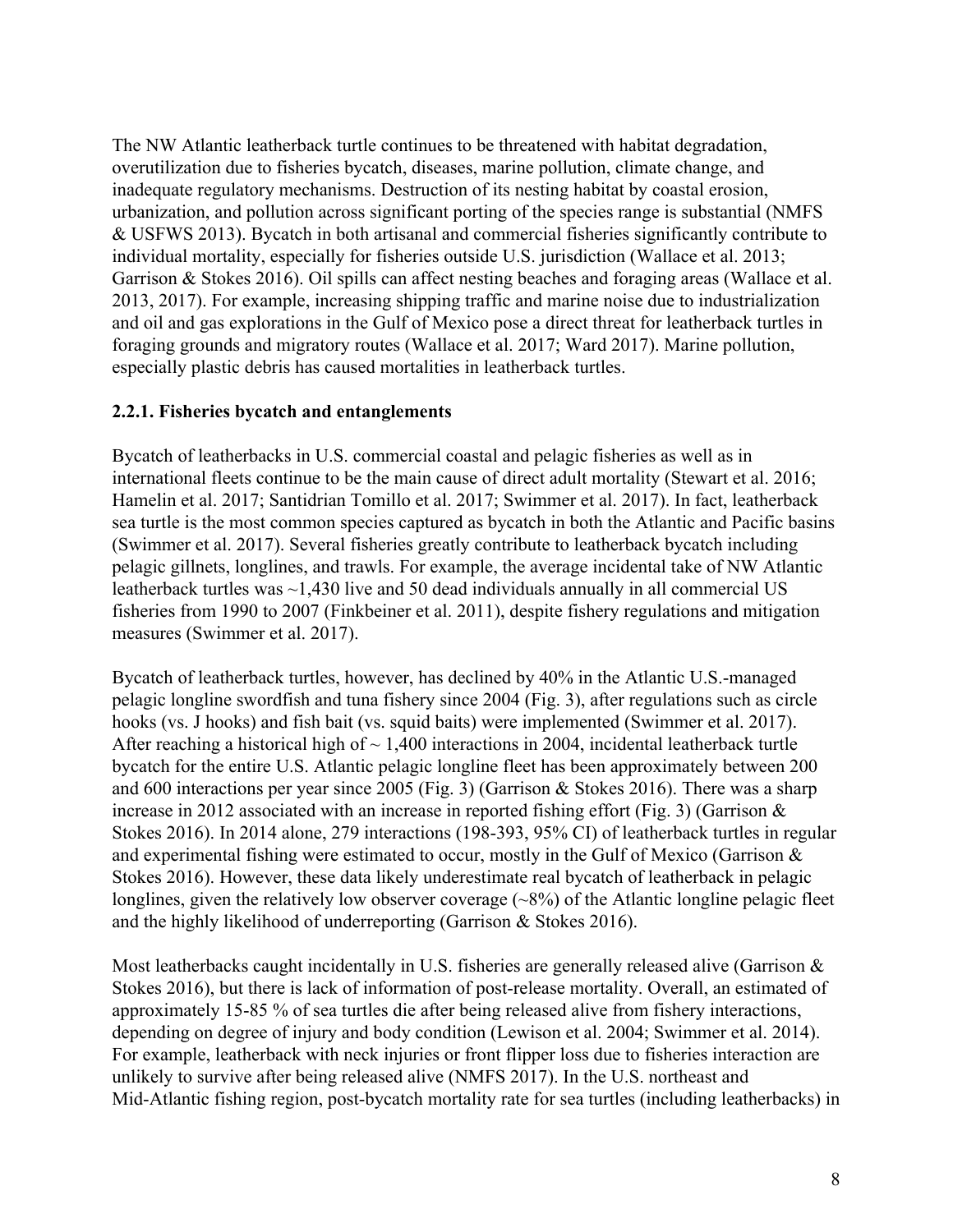different fishing gear was estimated at 47% for trawls, 58% for gillnets, and 80 % for dredges from 2006 to 2010 (Upite et al. 2013). Given the number of reported leatherback turtle caught in U.S. commercial fishing gear and those unreported elsewhere, pre and post-released mortality could be significant and likely underestimate.

Fishery bycatch of leatherbacks and entanglement in fishing gear in areas of the NW Atlantic region may continue to partially contribute to population declines. For example, the decline of leatherback turtle nesting in Trinidad and Tobago in 2000 was associated with high level of mortality of nesting females caught in coastal gillnet fisheries, which have reported more than 3,000 leatherbacks entangled that year (Lum 2006). Entanglement of leatherback turtles in vertical lines of pot/trap fisheries is common in the NW Atlantic (Innis et al. 2010; Hamelin et al. 2017). In the Northeast Atlantic fishing regions, at least 110 live and 27 dead leatherback turtles were reported entangled in fishing gear such as lobster pots between 2007 and 2012 (NMFS & USFWS 2013). In the Canadian area of the Northeast Atlantic,  $\sim$  205 leatherback turtle entanglements in pot gear (e.g., crab and lobster) and trap nets (e.g., mackerel) were reported from 1998 to 2014 (Hamelin et al. 2017). From this,  $\sim$  15 % (31 individuals) were reported dead in fishing gear and the rest were released alive (Hamelin et al. 2017). Overall, post-release survival of disentangled leatherback turtles is poorly documented (Innis et al. 2010, 2014). But it is certain that entanglement causes physical injuries (e.g., flipper and neck) and physiological stress that can increase the likelihood of post-release mortality (Upite et al. 2013; Innis et al. 2014; NMFS 2017). Given the high probability of underreporting leatherback turtle entanglements by fishers and the uncertainty about post-release survivorship, morality rate due to entanglements are likely grossly underestimated (Hamelin et al. 2017). This affects the ability to determine real mortality rates due to fishing interactions, and thus underscore the need to better evaluate and estimate entanglement's mortalities.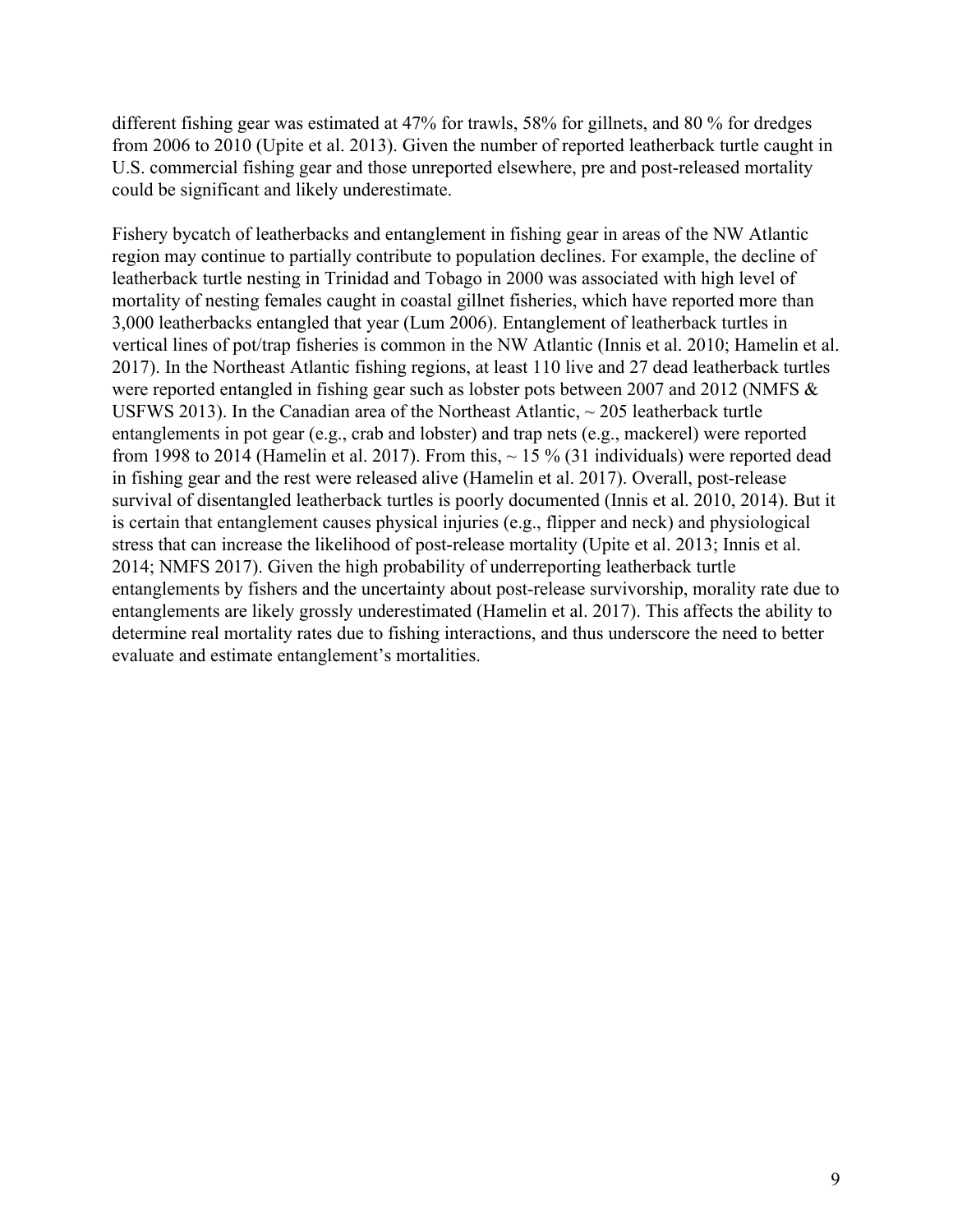

Figure 3. Historical trend in fishery efforts and estimated leatherback turtle takes in the pelagic longline fishery from 1992 to 2014. Error bars represent 95% confidence intervals. *Figure and legend modified after Garrison and Stokes (2016).*

The negative impacts of fishery interactions on Atlantic leatherback populations within U.S. commercial fisheries and elsewhere must be carefully analyzed in the upcoming status review before a downlisting determination from endangered to threatened is made. The Services should use a precautionary approach when evaluating the impact of fishery interactions on leatherbacks during the status review since fishery bycatch and entanglements that lead to mortality are likely underestimated. It is very likely that hundreds of adults NW Atlantic leatherback turtles die every year due to fishery interactions and are never reported.

### **2.2.2. Diseases**

Diseases affect the Atlantic subpopulation of leatherback turtles. For example, adrenal gland parasites have been found in several individuals in North American waters since 2005, although the pathogenicity of this agent remains unknown (Ferguson et al. 2016). In addition, solitary large intestinal diverticulitis has been described in over 30 adults from U.S. waters (Stacy et al. 2015). The impact of these conditions on leatherback turtle population growth has not been investigated. This should be a research priority to better understand the potential accumulative effects of diseases combined with other stressors on increasing the extinction risk of the species.

### **2.2.3. Plastic ingestion and debris**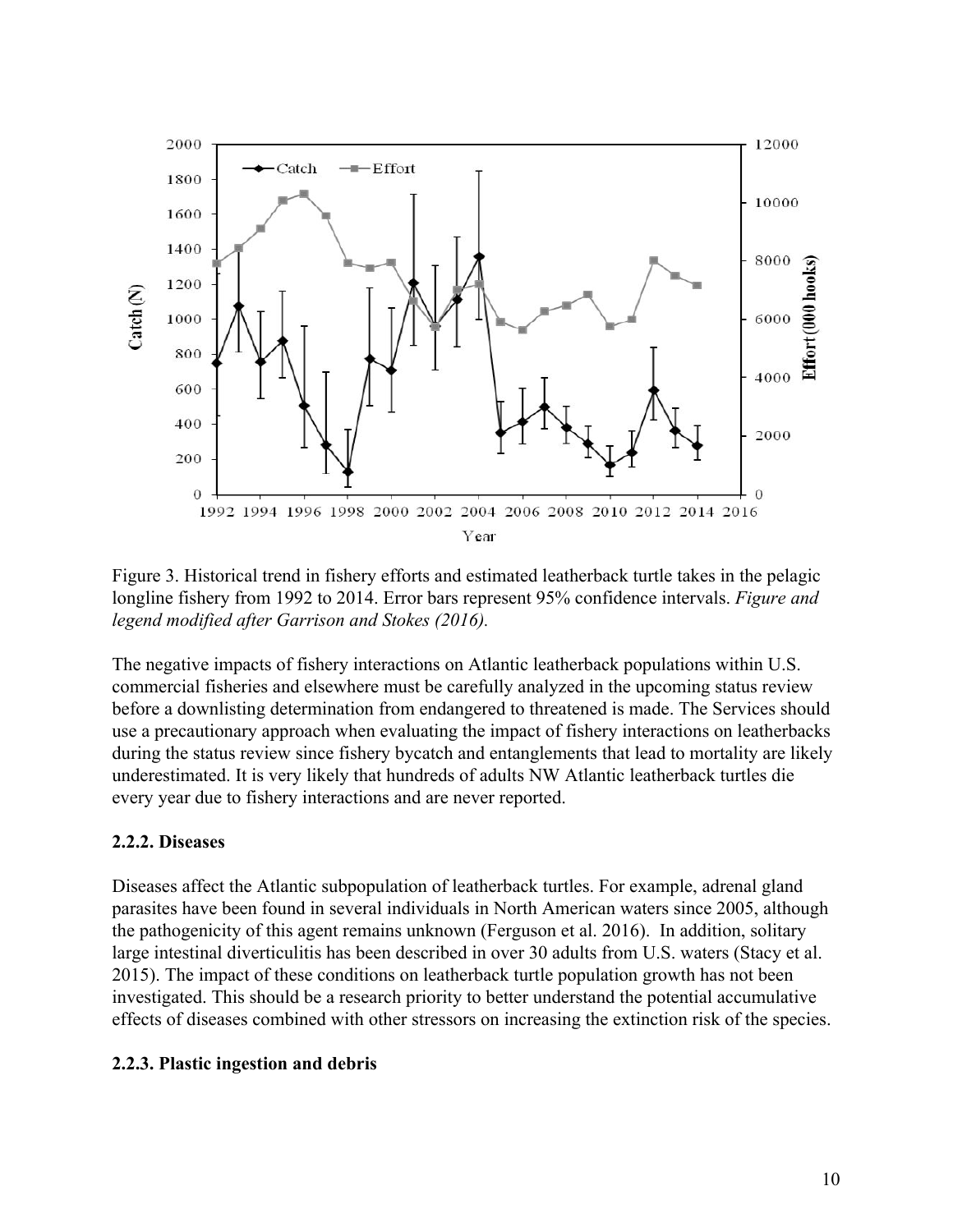Ingestion of marine plastic is a major threat that could cause direct and indirect mortality in leatherback turtles in the NW Atlantic (Mrosovsky et al. 2009; Plot & Georges 2010; Schuyler et al. 2014). Leatherback turtles feed primarily on jellyfish, prey that can be easily mistaken with plastic debris. Several studies have reported ingestion of plastic debris by leatherback in the NW Atlantic (see review by Nelms et al. 2016). Analysis of necropsy records of 408 leatherback turtles show a sharp increase of individuals with plastics in the gastrointestinal track since the late 1960s, from which a substantial portion caused gut blockage (Mrosovsky et al. 2009). Necropsies of disentangled leatherbacks that have died post-release have shown considerable large pieces of plastic (e.g., 83 x 35 cm) in their stomachs (Innis et al. 2010). Considerable amount of buoyant plastic debris within leatherback intestines could affect turtle swimming behavior and buoyancy control (Fossette et al. 2010). Plastic ingestion can also compromise the ability of adult females to lay eggs. For example,  $\sim$  2.6 kg of plastic bags have been documented in at least one adult leatherback female nesting in French Guiana, preventing eggs passage (Plot & Georges 2010). Leatherbacks are among the turtle species more vulnerable to plastic debris ingestion due to their feeding habits (Schuyler et al. 2014). Plastic debris on nesting grounds has been also identified as a threat for the survival of leatherback turtles (NMFS & USFWS 2013). The effects of plastic ingestion and debris on foraging and nesting grounds is not well understood, but it is likely to affect population dynamic my compromising reproduction success.

### **2.2.4. Climate Change**

Climate change through sea level rise, intense storms and warming is already affecting NW Atlantic leatherback turtle hatchling success and thus population dynamic. For example, tidal overwash due to high tides has been documented to reduce hatchling survival in leatherback turtle nests in French Guiana (Caut et al. 2010). Intense tropical storms and hurricanes has shown to reduce hatchling success in green and loggerhead turtle nests in Florida (Lindborg et al. 2016) and may also be affecting leatherbacks. Warming of nesting grounds may be already affecting population demographics by skewing sex ratios during temperature-dependent sex determination resulting in a higher proportion of females (Tomillo et al. 2015; Laloë et al. 2016, 2017). For example, due to increasing of mean annual sand temperatures, leatherback turtles nesting in St. Eustatius (North East Caribbean) have had female-biased hatchling production for the past three decades with less than ~24% males produced every year (Laloë et al. 2016). Global warming will certainly increase the female-skew ratio. In addition, delay nesting have been correlated to increased water temperatures in foraging grounds, which may affect incubation and hatchling success (Neeman et al. 2015). All climate change related these threats will only worsen under future emissions scenarios.

The additive and synergistic effects of all these threats should be recognized and analyzed in the extinction risk analysis during the status review process. Cumulative effects of stressors such as physical injuries and physiological stress (post-releasement from fisheries bycatch and entanglement), plastic ingestion, diseases, and toxins, among others, could affect the reproductive capacity of adult leatherback turtles and thus population growth and survival. Several threats are poorly documented, introducing substantial uncertainty on population viability analysis and future population status. The Services should use a precautionary approach to determine whether downlisting from endangered to threatened is in fact warranted, given the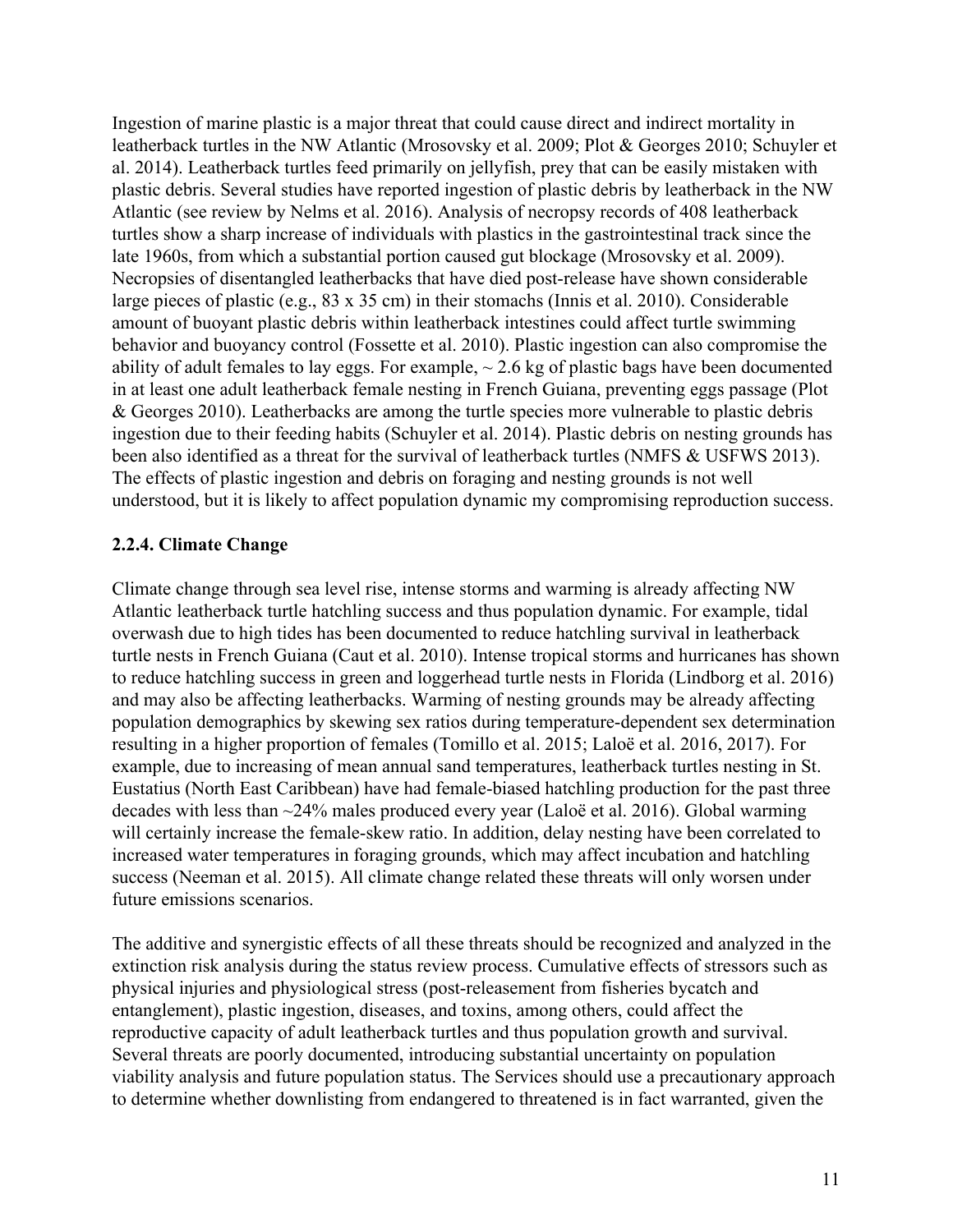ongoing threats to the species and the considerable population trend fluctuations on the last few years.

### **Conclusion**

The Center and TIRN agrees that the NW Atlantic leatherback turtle should be considered a DPS because the best available scientific information shows that this subpopulation is discrete and significant. However, we believe that downlisting this subpopulation from endangered to threatened is premature and inadequate at this time due to lack of recovery criterion in the recovery plan; wide fluctuations and declines in population abundance of important U.S. Caribbean and Florida nesting populations over the past decades; and ongoing threats that affect population growth and stability. Population declines in the past decades have occurred despite of ESA's endangered species protection; take prohibitions; strict conservation measures at all major nesting beaches; and current fishery regulations. Although existing regulatory mechanisms and conservation efforts have promote the recovery of nesting populations in the U.S. Caribbean and Florida, conservation measures are still inadequate to address fishery interactions and climate change related stressors that threaten this subpopulation with extinction in a significant portion of its range. Downlisting this subpopulation from endangered to threatened is therefore not advisable.

Thank you for the opportunity to comment on this matter.

Sincerely,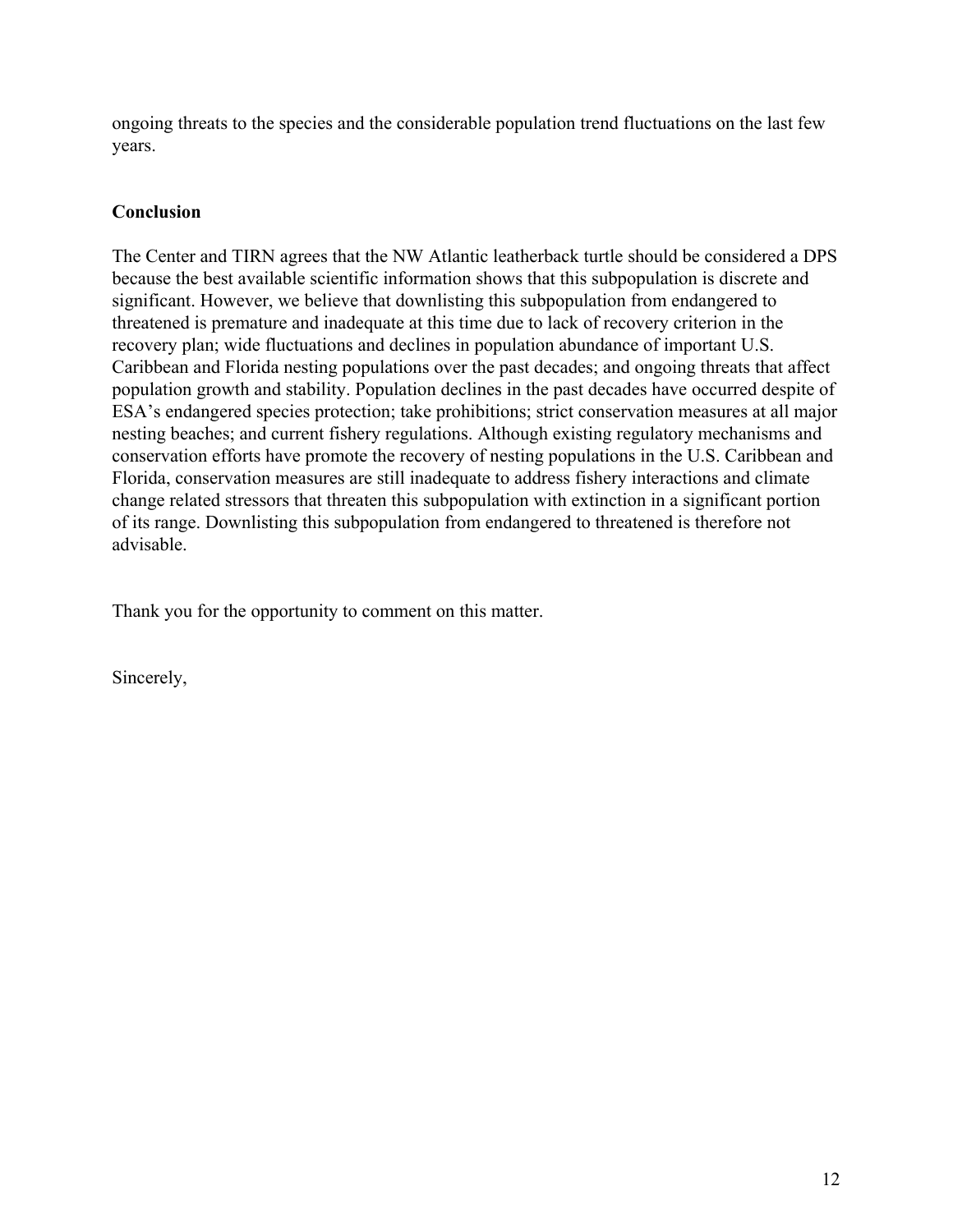Abel Valdivia, PhD Ocean Scientist | Oceans Program CENTER *for* BIOLOGICAL DIVERSITY 1212 Broadway, Oakland, CA 94612 Office: 510-844-7103 Email: [avaldivia@biologicaldiversity.org](mailto:avaldivia@biologicaldiversity.org)

Cassie Burdyshaw Advocacy & Policy Director Turtle Island Restoration Network Phone: (513)292-3101 E-mail: [cburdyshaw@tirn.net](mailto:cburdyshaw@tirn.net)

**References** (downloadable [here](https://www.dropbox.com/sh/89ldiq81kc0tmqx/AAD-g8psA_iTYFFG-QOqNjuca?dl=0) and sent by mail)

- Bond EP, James MC. 2017. Pre-nesting Movements of Leatherback Sea Turtles, Dermochelys coriacea, in the Western Atlantic. Frontiers in Marine Science **4**:223.
- Caracappa S, Persichetti MF, Gentile A, Caracappa G, Curro V, Freggi D, Arculeo M. 2017. New records of leatherback sea turtle, Dermochelys coriacea (Vandelli, 1761)(Testudines: Dermochelyidae) in the Strait of Sicily. CAHIERS DE BIOLOGIE MARINE **58**:353–357.
- Caut S, Guirlet E, Girondot M. 2010. Effect of tidal overwash on the embryonic development of leatherback turtles in French Guiana. Marine Environmental Research **69**:254–261.
- Chambault P, Roquet F, Benhamou S, Baudena A, Pauthenet E, De Thoisy B, Bonola M, Dos Reis V, Crasson R, Brucker M. 2017. The Gulf Stream frontal system: A key oceanographic feature in the habitat selection of the leatherback turtle? Deep Sea Research Part I: Oceanographic Research Papers **123**:35–47.
- Dodge KL, Galuardi B, Lutcavage ME. 2015. Orientation behaviour of leatherback sea turtles within the North Atlantic subtropical gyre. Proceedings of the Royal Society of London B: Biological Sciences **282**:20143129.
- Dodge KL, Galuardi B, Miller TJ, Lutcavage ME. 2014. Leatherback turtle movements, dive behavior, and habitat characteristics in ecoregions of the Northwest Atlantic Ocean. PLoS One **9**:e91726.
- Dutton PH et al. 2013. Population stock structure of leatherback turtles (<Emphasis Type="Italic">Dermochelys</Emphasis> <Emphasis Type="Italic">coriacea</Emphasis>) in the Atlantic revealed using mtDNA and microsatellite markers. Conservation Genetics **14**:625–636.
- Dutton PH, Bowen BW, Owens DW, Barragan A, Davis SK. 1999. Global phylogeography of the leatherback turtle (Dermochelys coriacea). Journal of Zoology **248**:397–409.
- Eckert S, Mitchel K. 2018. An Assessment of Leatherback Sea Turtle Population Trends at Matura Beach, Trinidad (2006 - 2017). Page 11. WIDECAST No. 2018-01. Wider Caribbean Sea Turtle Conservation Network, Nature Seekers.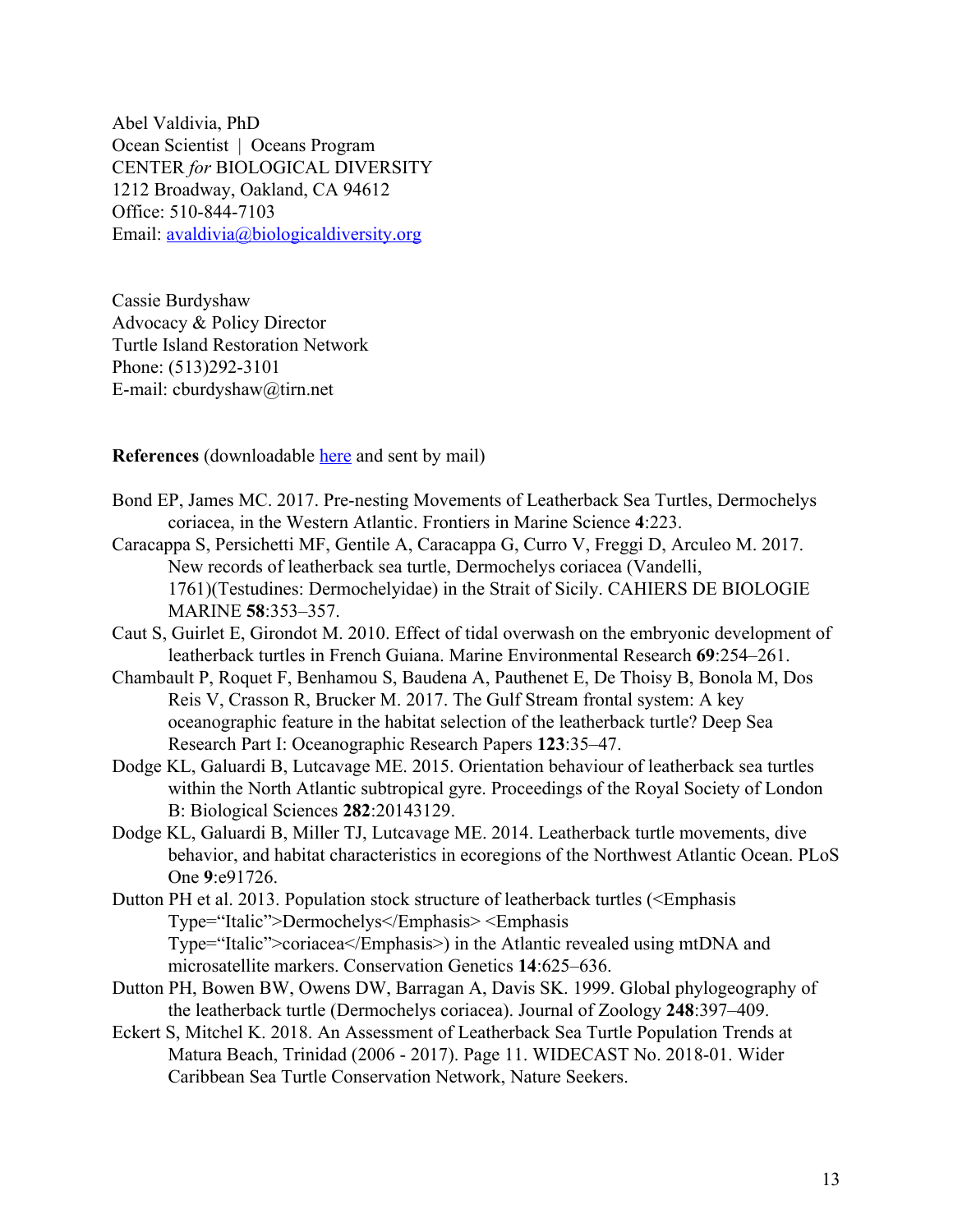- Ergene S, Uçar AH. 2017. A Leatherback Sea Turtle Entangled in Fishing Net in Mersin Bay, Mediterranean Sea, Turkey. Marine Turtle Newsletter:4.
- Ferguson SD, Wellehan Jr JF, Frasca Jr S, Innis CJ, Harris HS, Miller M, Weber ES, Walden HS, Greiner EC, Merigo C. 2016. Coccidial infection of the adrenal glands of leatherback sea turtles (Dermochelys coriacea). Journal of Wildlife Diseases **52**:000–000.
- Finkbeiner EM, Wallace BP, Moore JE, Lewison RL, Crowder LB, Read AJ. 2011. Cumulative estimates of sea turtle bycatch and mortality in USA fisheries between 1990 and 2007. Biological Conservation **144**:2719–2727.
- Fossette S et al. 2014. Pan-Atlantic analysis of the overlap of a highly migratory species, the leatherback turtle, with pelagic longline fisheries. Proceedings of the Royal Society B: Biological Sciences **281**:20133065–20133065.
- Fossette S, Gleiss AC, Myers AE, Garner S, Liebsch N, Whitney NM, Hays GC, Wilson RP, Lutcavage ME. 2010. Behaviour and buoyancy regulation in the deepest-diving reptile: the leatherback turtle. Journal of Experimental Biology **213**:4074–4083.
- FWC, FWRI. 2017. Statewide Nesting Beach Survey Program Leatherback Nesting Data, 2012-2016. Page 1. FWC Fish and Wildlife Research Institute. Available from http://myfwc.com/media/4148332/leatherbacknestingdata12-16.pdf (accessed February 1, 2018).
- Garner JA, MacKenzie DS, Gatlin D. 2017. Reproductive Biology of Atlantic Leatherback Sea Turtles at Sandy Point, St. Croix: The First 30 Years. Chelonian Conservation and Biology **16**:29–43.
- Garrison L, Stokes L. 2016. Estimated Bycatch of Marine Mammals and Sea Turtles in the U.S. Atlantic Pelagic Longline Fleet During 2014. Page 66. NOAA Technical Memorandum NMFS-SEFSC-696. U.S. Department of Commerce National Oceanic and Atmospheric Administration National Marine Fisheries Service Southeast Fisheries Science Center, Miami, Florida. Available from

https://www.sefsc.noaa.gov/turtles/TM\_NMFS\_SEFSC\_667\_Garrison\_Stokes.pdf.

- Hamelin KM, James MC, Ledwell W, Huntington J, Martin K. 2017. Incidental capture of leatherback sea turtles in fixed fishing gear off Atlantic Canada. Aquatic Conservation: Marine and Freshwater Ecosystems **27**:631–642.
- Horrocks JA, Stapleton S, Guada H, Lloyd C, Harris E, Fastigi M, Berkel J, Stewart K, Gumbs J, Eckert KL. 2016. International movements of adult female leatherback turtles in the Caribbean: results from tag recovery data (2002-2013). Endangered Species Research **29**:279–287.
- Innis C, Merigo C, Dodge K, Tlusty M, Dodge M, Sharp B, Myers A, McIntosh A, Wunn D, Perkins C. 2010. Health evaluation of leatherback turtles (Dermochelys coriacea) in the Northwestern Atlantic during direct capture and fisheries gear disentanglement. Chelonian Conservation and Biology **9**:205–222.
- Innis CJ, Merigo C, Cavin JM, Hunt K, Dodge KL, Lutcavage M. 2014. Serial assessment of the physiological status of leatherback turtles (Dermochelys coriacea) during direct capture events in the northwestern Atlantic Ocean: comparison of post-capture and pre-release data. Conservation Physiology **2**. Available from https://academic.oup.com/conphys/article/2/1/cou048/330612 (accessed February 2, 2018).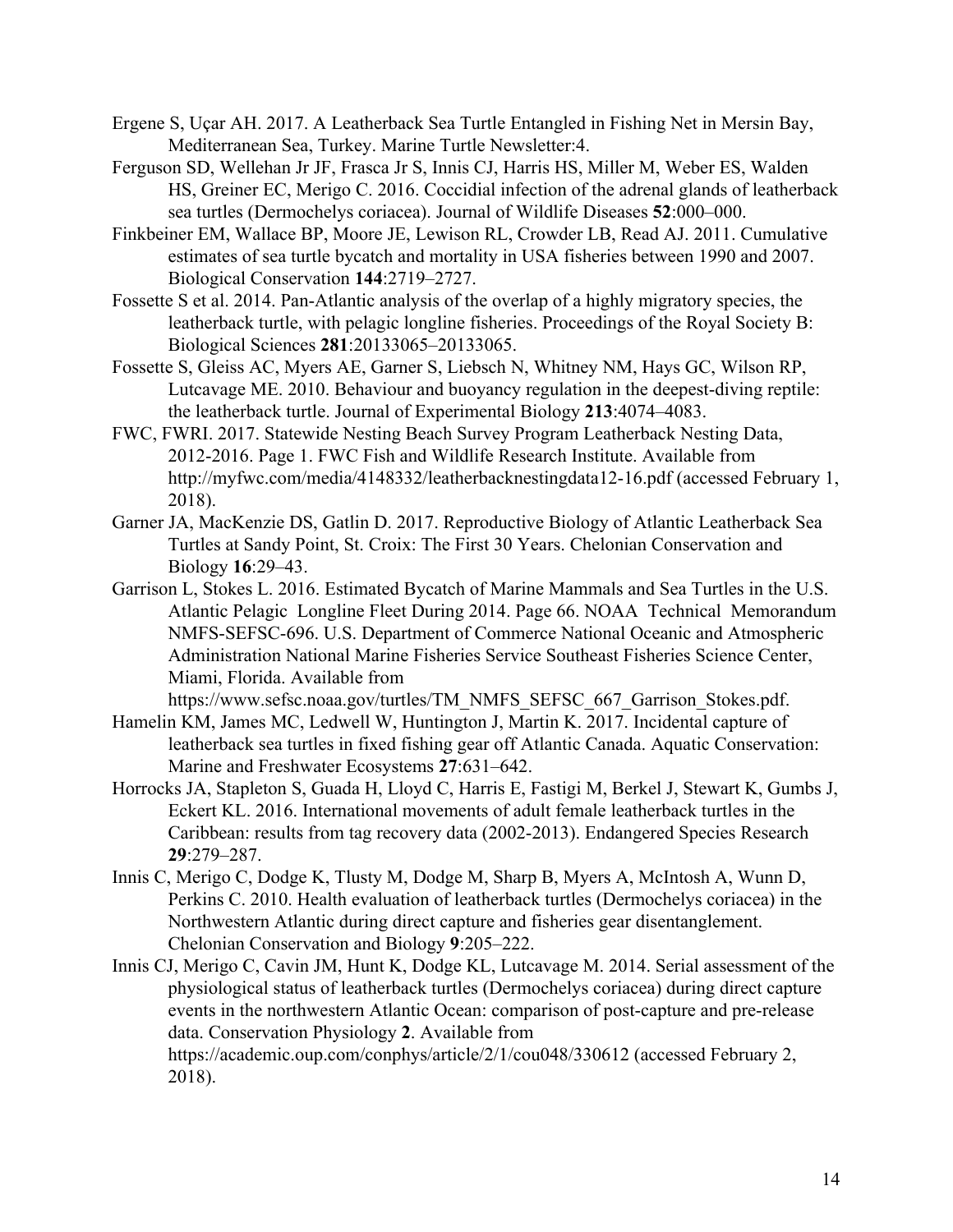- Laloë J-O, Cozens J, Renom B, Taxonera A, Hays GC. 2017. Climate change and temperature-linked hatchling mortality at a globally important sea turtle nesting site. Global Change Biology. Available from http://onlinelibrary.wiley.com.libproxy.lib.unc.edu/doi/10.1111/gcb.13765/abstract (accessed June 22, 2017).
- Laloë J-O, Esteban N, Berkel J, Hays GC. 2016. Sand temperatures for nesting sea turtles in the Caribbean: Implications for hatchling sex ratios in the face of climate change. Journal of Experimental Marine Biology and Ecology **474**:92–99.
- Lewison RL, Freeman SA, Crowder LB. 2004. Quantifying the effects of fisheries on threatened species: the impact of pelagic longlines on loggerhead and leatherback sea turtles. Ecology letters **7**:221–231.
- Lindborg R, Neidhardt E, Witherington B, Smith JR, Savage A. 2016. Factors influencing loggerhead (Caretta caretta) and green turtle (Chelonia mydas) reproductive success on a mixed use beach in Florida. Chelonian Conservation and Biology **15**:238–248.
- Lum LL. 2006. Assessment of incidental sea turtle catch in the artisanal gillnet fishery in Trinidad and Tobago, West Indies. Applied Herpetology **3**:357–368.
- Masski H, Tai I. 2017. Exceptional Leatherback Turtle Stranding Event in the Moroccan Atlantic During 2015. Marine Turtle Newsletter:11.
- Mrosovsky N, Ryan GD, James MC. 2009. Leatherback turtles: the menace of plastic. Marine pollution bulletin **58**:287–289.
- National Research Council, Committee on the Review of Sea-Turtle Population Assessment Methods, National Academy of Sciences (U.S.), United States, National Oceanic and Atmospheric Administration. 2010. Assessment of Sea-Turtle Status and Trends: Integrating Demography and Abundance. National Academies Press, Washington, D.C. Available from http://public.eblib.com/choice/publicfullrecord.aspx?p=3378665 (accessed June 24, 2017).
- Neeman N, Robinson NJ, Paladino FV, Spotila JR, O'Connor MP. 2015. Phenology shifts in leatherback turtles (Dermochelys coriacea) due to changes in sea surface temperature. Journal of Experimental Marine Biology and Ecology **462**:113–120.
- Nelms SE, Duncan EM, Broderick AC, Galloway TS, Godfrey MH, Hamann M, Lindeque PK, Godley BJ. 2016. Plastic and marine turtles: a review and call for research. ICES Journal of Marine Science **73**:165–181.
- NMFS. 2017. Process For Post Interaction Mortality Determinations Of Sea Turtles Bycaught In Trawl, Net, And Pot/Trap Fisheries. NMFSPI 02-110-21. National Marine Fisheries Service, 22. Available from http://www.nmfs.noaa.gov/op/pds/documents/02/110/02-110-21.pdf (accessed February 2, 2018).
- NMFS, USFWS. 1992. Recovery Plan for leatherback turtles in the U.S. Caribbean, Atlantic, and Gulf of Mexico. Page 69. National Marine Fisheries Service, Washington DC.
- NMFS, USFWS. 1998. Recovery Plan for U.S. Pacfic Populations of the Leatherback Turtle (Dermochelys coriacea). Page 76. National Marine Fisheries Service, Washington DC.
- NMFS, USFWS. 2013. Leatherback sea turtle (Dermochelys coriacea) 5-year review: summary and evaluation. Page 93. National Marine Fisheries Service and U.S. Fish and Wildlife Service, Jacksonville, Florida. Available from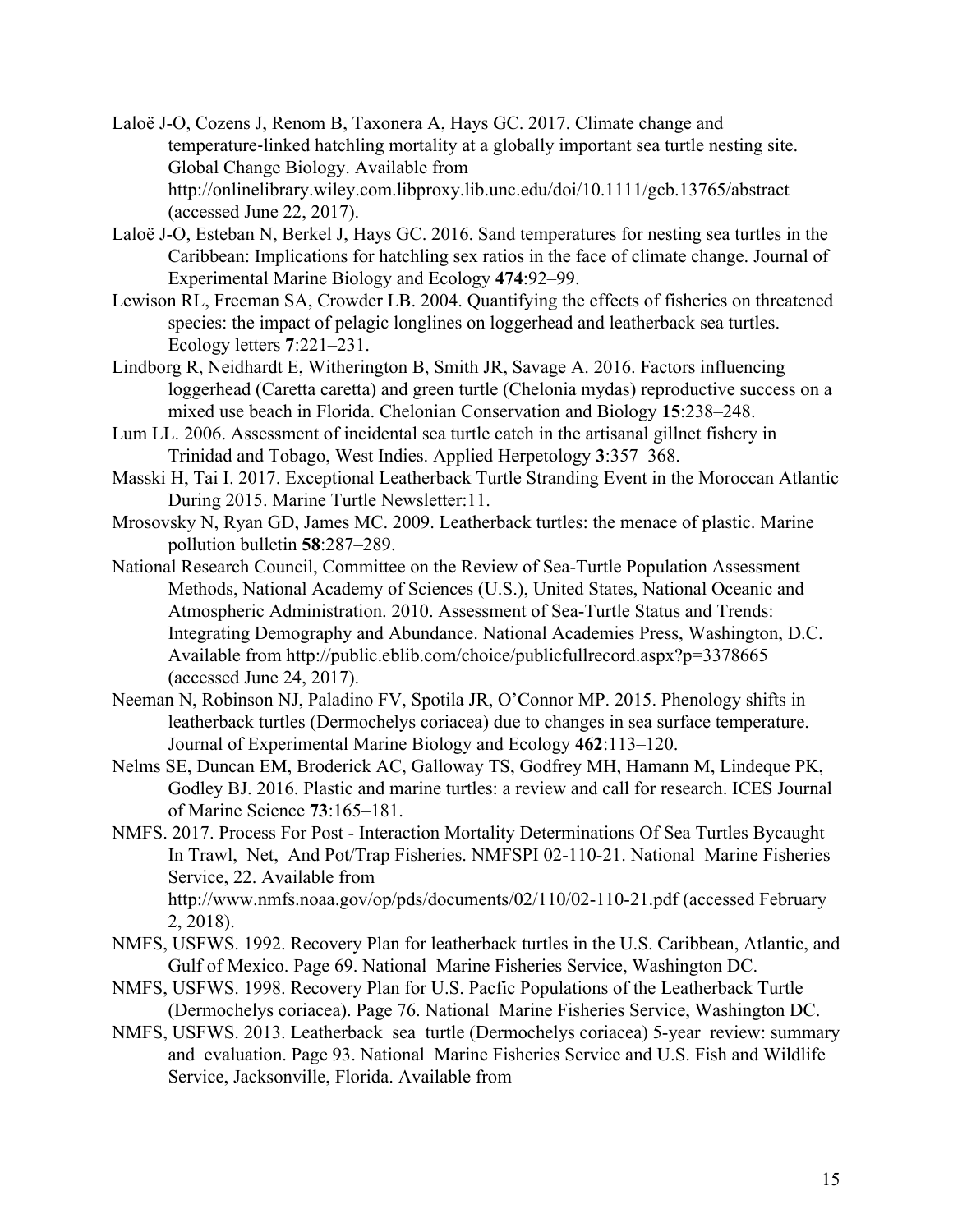http://www.nmfs.noaa.gov/pr/listing/5yearreview\_leatherbackturtle.pdf (accessed January 30, 2018).

- Plot V, Georges J-Y. 2010. Plastic Debris in a Nesting Leatherback Turtle in French Guiana. Chelonian Conservation and Biology **9**:267–270.
- Roden SE, Stewart KR, James MC, Dodge KL, Dell'Amico F, Dutton PH. 2017. Genetic fingerprinting reveals natal origins of male leatherback turtles encountered in the Atlantic Ocean and Mediterranean Sea. Marine Biology **164**:181.
- Santidrian Tomillo P, Robinson NJ, Sanz-Aguilar A, Spotila JR, Paladino FV, Tavecchia G. 2017. High and variable mortality of leatherback turtles reveal possible anthropogenic impacts. Ecology.
- Schuyler Q, Hardesty BD, Wilcox C, Townsend K. 2014. Global Analysis of Anthropogenic Debris Ingestion by Sea Turtles. Conservation Biology **28**:129–139.
- Stacy BA, Innis CJ, Daoust P-Y, Wyneken J, Miller M, Harris H, James MC, Christiansen EF, Foley A. 2015. Solitary large intestinal diverticulitis in leatherback turtles (Dermochelys coriacea). Veterinary pathology **52**:712–715.
- Stewart KR, James MC, Roden S, Dutton PH. 2013. Assignment tests, telemetry and tag-recapture data converge to identify natal origins of leatherback turtles foraging in Atlantic Canadian waters. Journal of Animal Ecology **82**:791–803.
- Stewart KR, LaCasella EL, Roden SE, Jensen MP, Stokes LW, Epperly SP, Dutton PH. 2016. Nesting population origins of leatherback turtles caught as bycatch in the US pelagic longline fishery. Ecosphere **7**.
- Swimmer Y, Empey Campora C, McNaughton L, Musyl M, Parga M. 2014. Post-release mortality estimates of loggerhead sea turtles (Caretta caretta) caught in pelagic longline fisheries based on satellite data and hooking location. Aquatic Conservation: Marine and Freshwater Ecosystems **24**:498–510.
- Swimmer Y, Gutierrez A, Bigelow K, Barceló C, Schroeder B, Keene K, Shattenkirk K, Foster DG. 2017. Sea Turtle Bycatch Mitigation in U.S. Longline Fisheries. Frontiers in Marine Science **4**. Available from https://www.frontiersin.org/articles/10.3389/fmars.2017.00260/full (accessed December 11, 2017).
- Tomillo PS, Saba VS, Lombard CD, Valiulis JM, Robinson NJ, Paladino FV, Spotila JR, Fernández C, Rivas ML, Tucek J. 2015. Global analysis of the effect of local climate on the hatchling output of leatherback turtles. Scientific reports **5**:16789.
- Turtle Expert Working Group. 2007. An assessment of the leatherback turtle population in the Atlantic Ocean. Page 116. NOAA Technica l Memorandum NMFS-SEFSC-555. Available from https://www.sefsc.noaa.gov/turtles/TM\_555\_DcTEWG.pdf (accessed January 31, 2018).
- Upite CM, Murray KT, Stacy BBA, Weeks SE, Williams CR. 2013. Serious injury and mortality determinations for sea turtles in US Northeast and Mid-Atlantic fishing gear, 2006-2010. Page 25. NOAA Technical Memorandum NMFS-NE-222. National Marine Fisheries Service, Northeast Regional Office, Gloucester, Massachusetts.
- Wallace BP et al. 2017. Effects of the Deepwater Horizon oil spill on protected marine species. Endangered Species Research **33**:1–7.